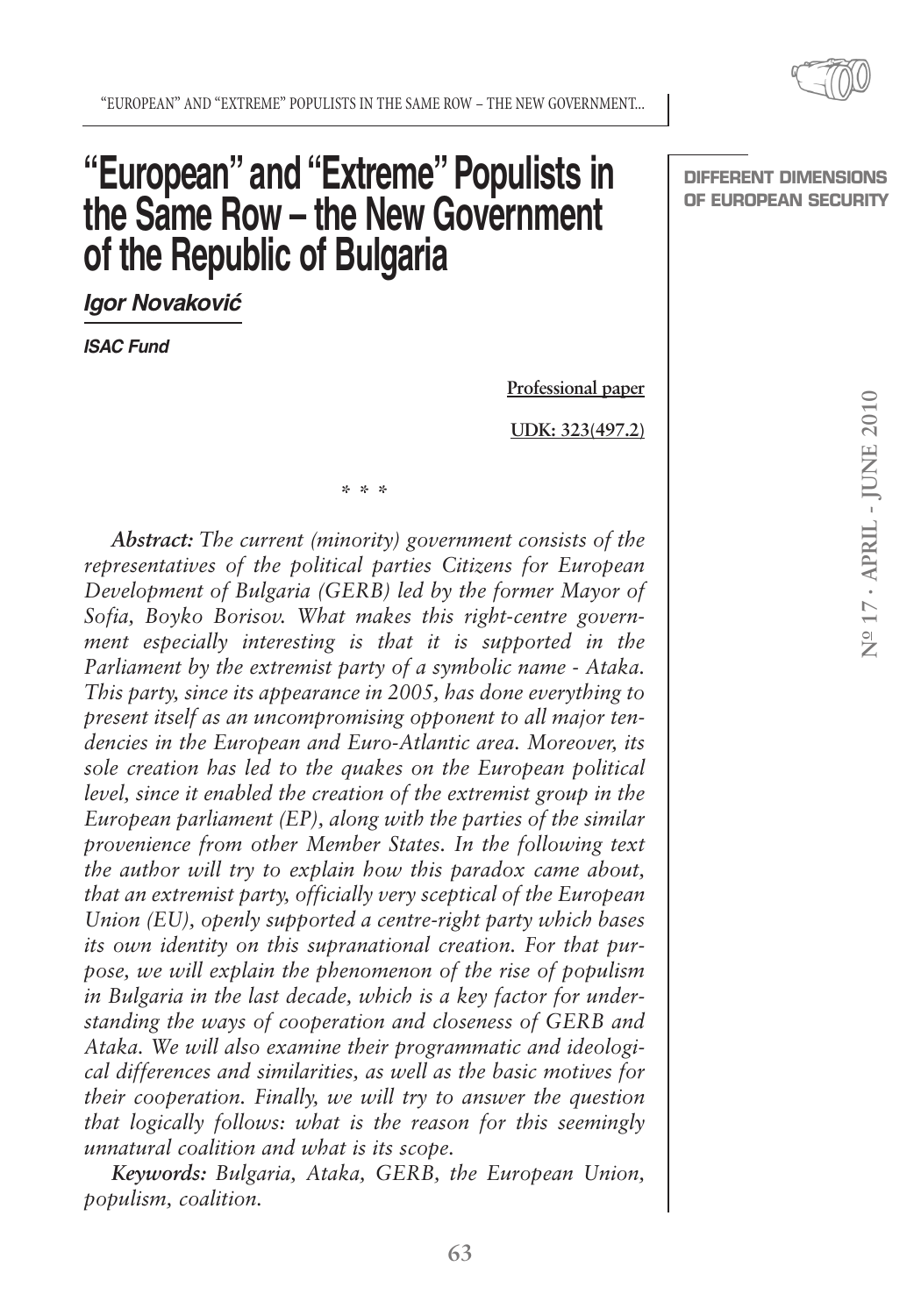<sup>1</sup> Bulgaria has a combined electoral system, under majority rule GERB won 26 seats, which completed the number of 117 seats in the Parliament

<sup>2</sup> Since Borisov opted out in advance from any kind of coalition with the parties forming the previous government, Bulgarian Socialist Party and Movement for Rights and Freedoms http:// www.dnes.bg/izbori2009/2009/0 7/05/pyrvoto-obeshtanie-na-GERB-nov-izbiratelenkodeks.73813

<sup>3</sup> GERB http://www.sofiaecho. com/2009/07/03/748476\_borisso v-rejects-expert-cabinet, Blue Coalition – Kostov and Dimitrov on the right-center government http://www.sofiaecho.com/2009/0 7/05/750188\_kostov-and-dimitrov-centre-right-coalition-isbest-solution

<sup>4</sup> http://www.sofiaecho.com/2009/ 07/12/753775\_borissov-pledgesto-cut-down-on-parliament-committees

## **2009 Parliamentary Elections**

Parliamentary elections in July 2009, as it was expected earlier, radically changed the political scene of Bulgaria. The main favourite, the party of, at the time, Mayor of Sofia, Boyko Borisov – GERB won 39.72% of the votes, which enabled them to obtain 117 out of 240 seats in the Parliament<sup>1</sup>. Since this success at the elections was not enough to form a government by themselves, they were forced to search for support among the smaller right-wing parties that managed to enter the Parliament<sup>2</sup>. The parties from the previous government -Bulgarian Socialist Party (BSP) and the Movement for Rights and Freedoms (DPS) – had no chance to form another cabinet. Hence, the possible partners were both the *Blue Coalition* (formed by the *Alliance of Democratic Forces* (SDS) and *Democrats for Strong Bulgaria* (DSB) of the former Prime Minister Ivan Kostov) with 15 seats, the new party *Order, Law and Justice* (RZS) with 10 seats, as well as the extremist party *Ataka* with 21 seats. Viewed from aside, as a coalition of "sister" right-centered parties from the *European People Party* (EPP), only the *Blue Coalition* should have been an acceptable partner for GERB, since the other two potential candidates showed clear tendencies towards political extremism. This possibility was mentioned several times during the pre-election campaign, especially from the *Blue Coalition* side3. Nevertheless, Boyko Borisov openly rejected any possibility of creating pre-election coalitions, presuming that GERB would obtain enough seats to form the government alone. Since it did not happen, he pledged for the creation of the minority government which would be supported by one of the three parties/coalitions. Right after the results of the elections were made public, both *Ataka* and RZS gave their unconditional support, while the representatives of the *Blue Coalition* wanted a deal on the economic programme to fight recession, still assuming they were the only relevant partner for GERB4.

Borisov offered to his potential partners some sort of a contract to establish the principles for support of the minority government: a quick revision of the work of the previous cabinet of Sergey Stanishev, revision of the work of the previous governments and issuing indictments against those who broke the law, the implementation of urgent anti-crisis measures, adop-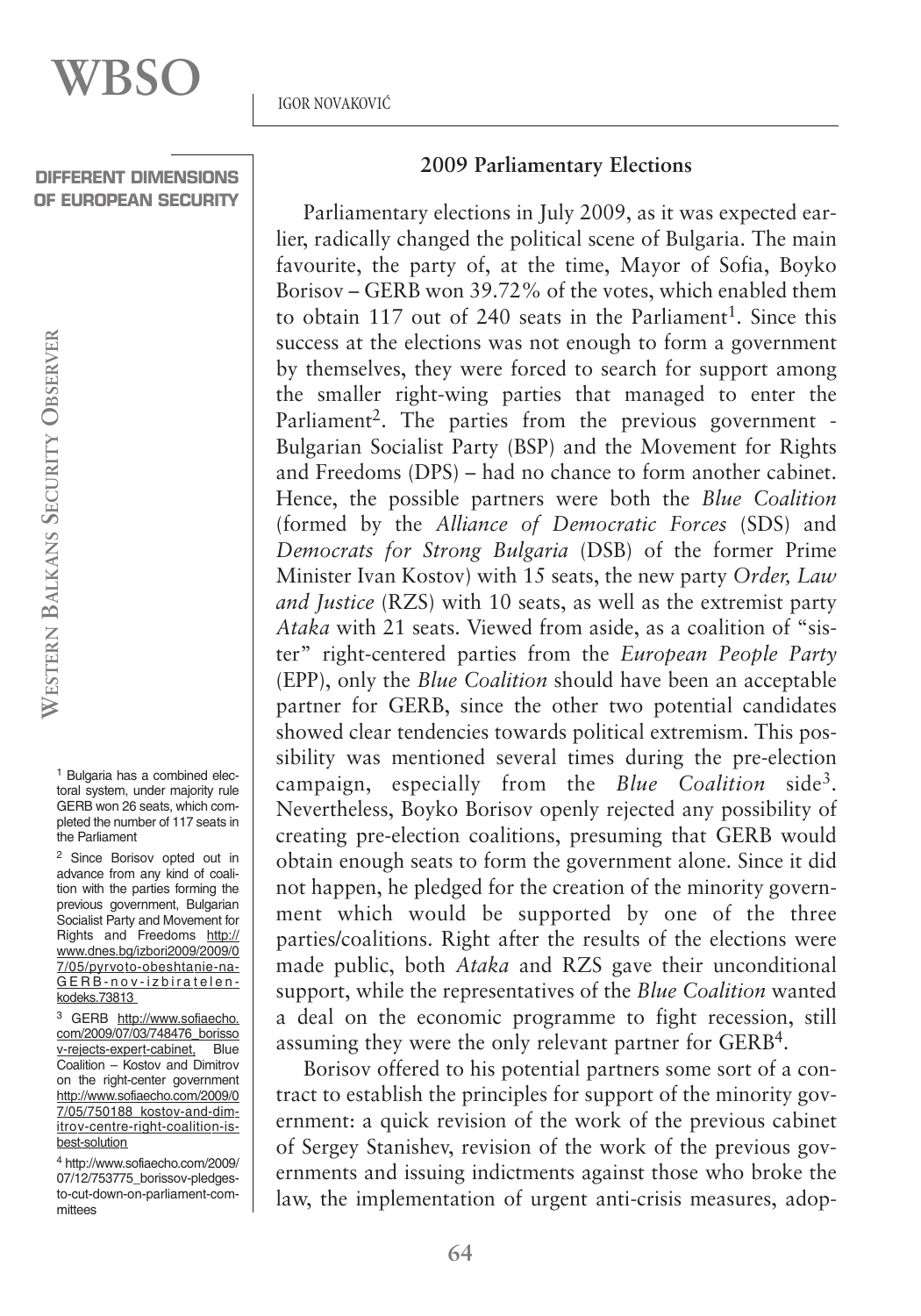tion of the new law on political parties and a new law on referendum, enforcing new measures that would help unfreezing of the EU structural funds<sup>5</sup>, reform of the parliamentary services and the rules of functioning of the parliament in order to regain the citizens` trust in this institution, reform of the government administration and the number of the members of the government, in order to adjust it to the financial crisis, the implementation of the cabinet's programme for cooperation with political parties and citizens' associations. In return for the support, GERB offered a political partnership that would include a joint legislative initiative, through the parliamentary bodies, cooperation in the committees, leading positions in most of the committees for the opposition, etc.<sup>6</sup>

*The Blue Coalition* and RZS refused to sign this document, pointing out different reasons for their decision. The *Blue Coalition* called this memorandum "purposeless" and unnecessary, maybe because of the official reaction of the sister parties from the EPP to the possibility of signing such a document jointly with *Ataka*7*.* Still, they announced they would provide the cabinet with its support even without signing the memorandum. On the other hand, the RZS leader Jane Janev refused to sign it with a pretty banal explanation that he did not like Borisov's "royal" approach to him<sup>8</sup>. Most probably, the members of the *Blue Coalition* did not want to diminish their own significance by becoming just one of the signatories of the memorandum, while the RZS was probably making its own political calculations.

The only party that did sign this memorandum and continued to give (officially) an unconditional support was *Ataka.* Since that moment, an essential partner relationship between GERB and *Ataka* has been confirmed, while the *Blue Coalition* and RZS (whose parliamentary group fell apart soon after) gave government their support only occasionally, when it was in line with their own interests. Later developments confirmed that *Ataka* was really the only unconditional support for Borisov's cabinet, regardless of the fact that this coalition was ideologically incompatible. Borisov's party, a member of the EPP, which includes in its very name and programme a "European" definition, forms an unofficial coalition with a party that bases its discourse on the attack on the fundamentals of the European Union itself. We will therefore analyse the

**DIFFERENT DIMENSIONS OF EUROPEAN SECURITY**

<sup>5</sup> Since the conditions to lower the level of corruption and organized crime in Bulgaria were not met, the help of EU structural funds is temporarily frozen.

<sup>6</sup> http://sofiaecho.com/2009/ 07/15/755933\_GERBs-memrandum-to-right-wing-parties

<sup>7</sup> http://www.sofiaecho.com/2009/ 07/19/757819\_vanevs-order-lawand-justice-party-will-not-signgerbs-memorandum

<sup>8</sup> Ibid.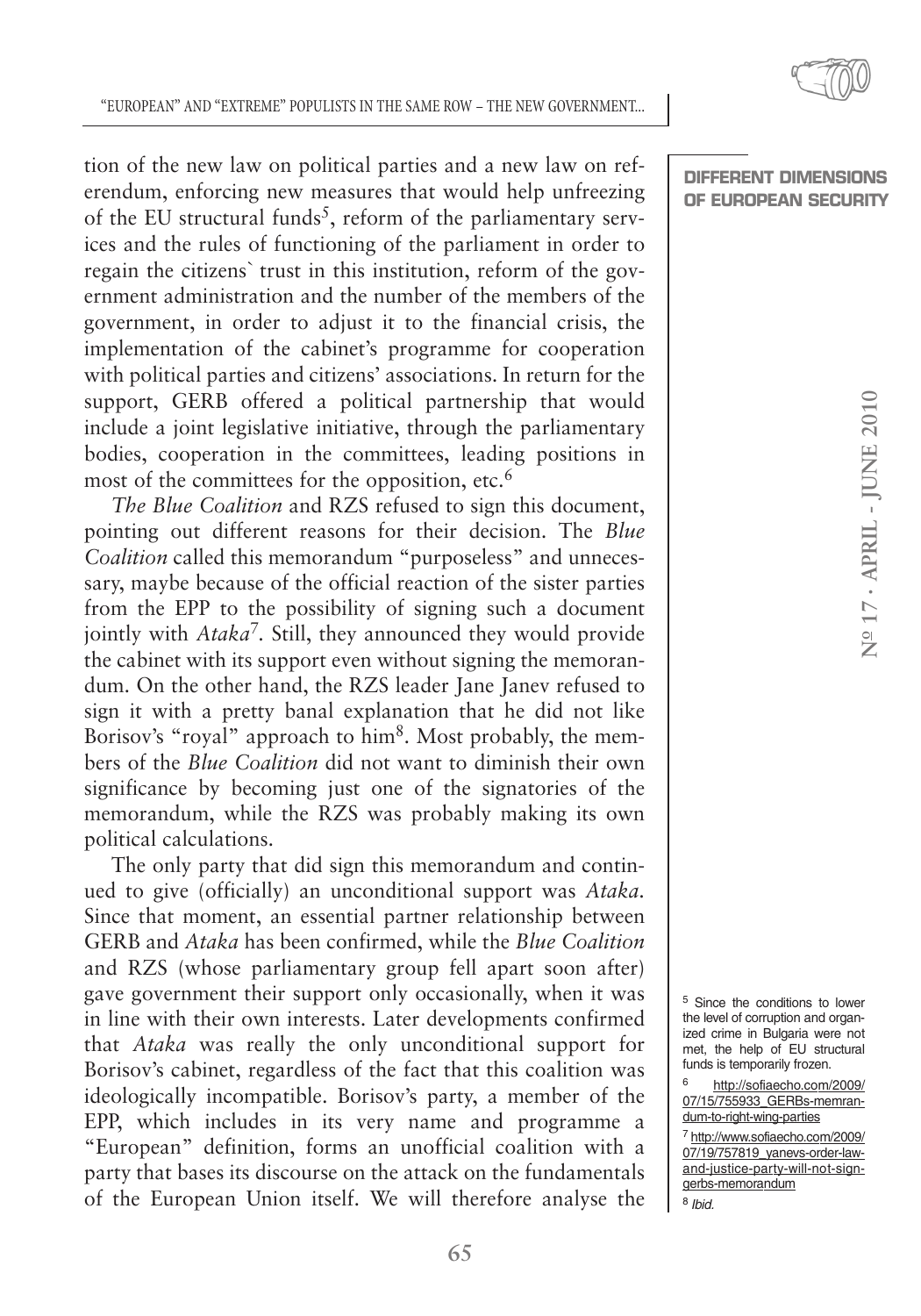<sup>9</sup> http://www.ataka.bg/index.php ?option=com\_content&task=vie w & id =  $14$  & Itemid = , http://www.ataka.bg/index.php?o ption=com\_content&task=view&i d=13&Itemid=5

<sup>10</sup> Bulgarian ethnic model was formally established with the 1990 Constitution and its Article 11.4 which forbids any political work based on ethnic, cultural and similar differences. Therefore, Bulgarian nation is defined as primarily civil, while at the same time guaranteeing individual right to manifestation of ethnic and cultural peculiarities.More on this Yantsislav Yanakiev, The Bulgarian ethnic model – a factor of stability in the Balkans, https://intra.css.ethz.ch/milsoc/ev \_prague\_02\_vlachova\_yanakiev. pdf

complementarities of the two parties on the programmatic level and then move onto the practical level by examining their essential similarities and interests.

# **(Non)Consent on the Conceptual Level – Political Programmes of GERB and** *Ataka*

Political party *Ataka* has very few programme documents. Up to now, it has offered two documents to the public – the *20 Points* and a *Programme Scheme*<sup>9</sup> which could be considered more as drafts on *Ataka*`s main goals, than as a coherent and meaningful programme. Both documents can be summarised into the following objectives of the party:

- Preventing all "traitors of the nation" from threatening the existence of the Bulgarian state (which chiefly includes the Bulgarian Turks and their political representatives, as well as various political parties which are not pro-nationalistic oriented – BSP, SDS, DSB, etc.) So, despite the formally advocated maximum respect for the *Bulgarian ethnic model*10, in reality it is orientated towards ethnic Bulgarians.
- Social care the strengthening of the state social and health care funds, which would eliminate negative effects of the transition, caused by foreign factors (IMF and others) and the "domestic traitors".
- Anti-corruption measures reducing the administration and improvement of its functioning. They also advocate a revision of privatisation that was conducted before and bringing to trial the politicians and the so-called "friendly circles" that allegedly got rich during the privatisation process.
- Fight against crime by strengthening the informational capabilities of the army and strengthening the judicial system.
- Economic measures they advocate the so-called "Social Capitalism", meaning: the protection of Bulgarian economy (increase of trade barriers) and a growing involvement of the state in it, aid to domestic business, renationalisation of the private companies that went into bankruptcy after privatisation.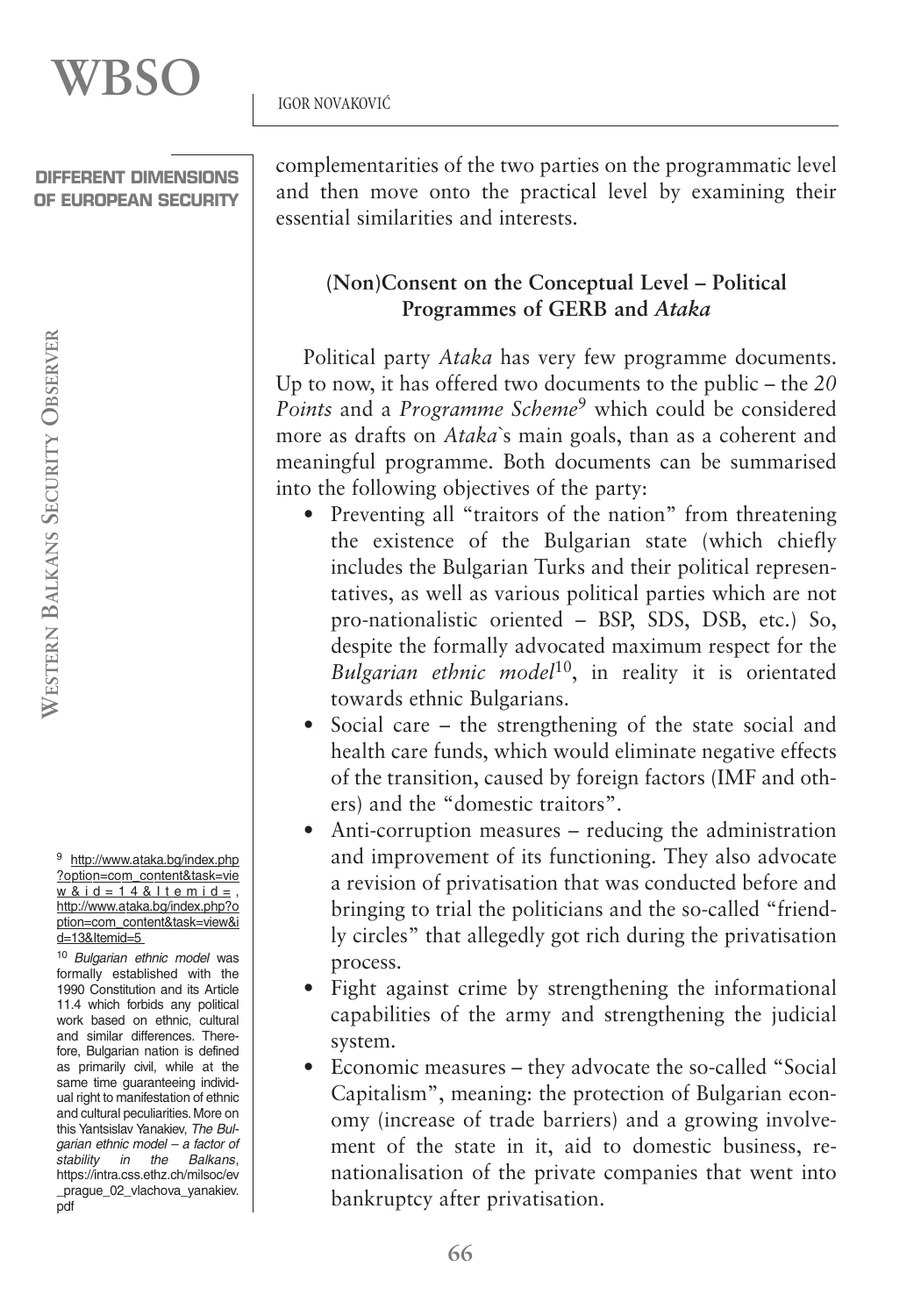- Foreign policy *Ataka* is severely opposed to Bulgaria's participation in NATO and the IMF. It also criticises the EU as it is now, advocating the creation of a more equal Europe of nations, without any space for Turkey in it. They strongly disagree with the foreign policies of the USA, Israel, as well as with strengthening Turkey's influence especially vis-ŕ-vis Bulgaria.
- Change of the democratic system in the state towards some form of "direct democracy"- something close to the presidential system with frequent referenda, with a clear aim to mitigate the influence of political parties. Finally, they also advocate the clearly defined role of the Bulgarian Orthodox Church in the country's politics, by forming some sort of advisory body that would assist the government.

On the other hand, GERB has offered much more coherent, meaningful and precise basic document – the *Programme for European Development of Bulgaria*11. The document offers a set of concrete aims that should be achieved, or at least started, during the next government that was assumed to be a GERBled one. The programme is clearly divided into several parts:

- Ensuring the respect for the law and the state system fight against corruption and organised crime, overall security improvement, reform of the judicial system directed at faster and more efficient verdicts, smaller and more efficient administration.
- Increasing the quality of life a quick way out from the financial crisis through appropriate measures (a dialogue between the trade unions, the government and businessmen with additional fiscal and stimulation measures), quick unfreezing of the access to the EU Structural Funds, better energy management, improvement of the conditions of rural economy, tourism, transport and infrastructure policies.12
- Improvement of life conditions better social and health policies, better and more efficient decentralisation and an increase of the importance of the regions, greater environmental protection.
- Human resources development improvement of education and science, intensified promotion of Bulgarian culture, giving priority to the development of information and telecommunication technologies.<sup>13</sup>

**DIFFERENT DIMENSIONS OF EUROPEAN SECURITY**

11 This programme is basically an upgrade of their first programme from 2007 – New Right Agreement for Bulgaria http://www. GERB.bg/uf//documents/Programa\_za\_evropeisko\_razvitie\_na\_ Bulgaria.pdf

<sup>12</sup> This is the weakest formulated part of the program, without any concrete measures – relatively short compared to the previous chapter.

<sup>13</sup> The document envisages the Bulgarian culture not in ethnic/traditional sense but in civil one – the emphasis is very much on the citizens.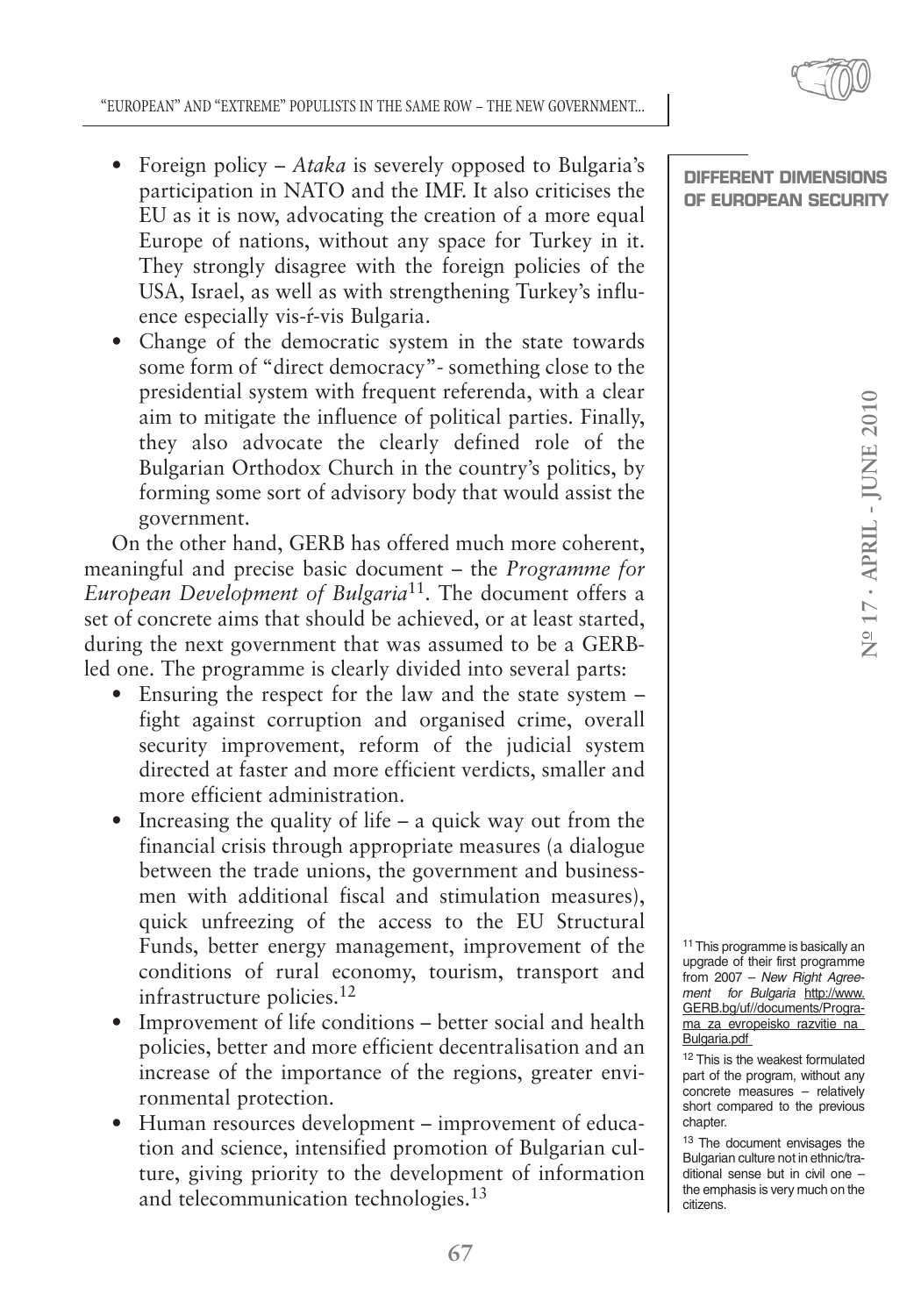Foreign policy and defence – mainly a full support for the EU and NATO with an accent on the field where Bulgaria could have an influence: the Balkans and the Black Sea region. The document especially emphasises the idea that the EU and NATO are not alternatives for each other.<sup>14</sup>

What is particularly indicative here is that the whole document, in each point, relies on the programme and practical policies of the EU, thus declaring in practice that the main policy which will be conducted will be in line with the EU standards and proclaimed goals.

Here is also evident the main difference between these two parties which should be essential and practically insurmountable. *Ataka* presented a xenophobic, catch-all document, designed for all kinds of extremists<sup>15</sup> that should attract by proclaiming a set of alternately extreme right and extreme left policies (to a much lesser extent). However, these principles are not clearly and precisely defined, which makes it much easier for the party to change its attitudes or even to neglect them if necessary. In terms of its programme, *Ataka* is a party which, according to the definition of Neven Cvetićanin, is positioned between the margin and the postcivil political field (Cvetićanin, 2008:600). Therefore, this party does not cause a completely new order, but strongly opposes its typical policies: European and Euro-Atlantic integration, guaranteed human rights and liberties, open market and so on. The strongest criticism is directly targeted at the West, mainy at the USA and its foreign policy, and at Turkey as an open and direct enemy of Bulgaria.

On the contrary, GERB declares its commitment to the EU and NATO, and to the civil concept of the state. For GERB, ethnic issues are not of crucial importance (at least according to their programme), and the elaboration of a topic which refers more to the 19th century is within the area of competence of the historians and not the politicians. Besides, GERB opens a whole series of questions which do not have any significance for *Ataka`*s political concept*:* sustainable development, ecology, better communication with the EU, etc.

Both programmes have some similarities though, mainly in the field of the fight against systematic corruption and organised crime which is defined by both parties as the biggest problem in the country. This common goal transferred to the politics in practice will be observed in detail later in the text.

<sup>14</sup> http://www.GERB.bg/uf//documents/Programa\_za\_evropeisko \_razvitie\_na\_Bulgaria.pdf p. 71

<sup>15</sup> In the beginning such an electoral body reflected on the Ataka`s structure itself – however, over time through various divisions in the period 2005-2009 the party was reduced exclusively to the circle around Siderov.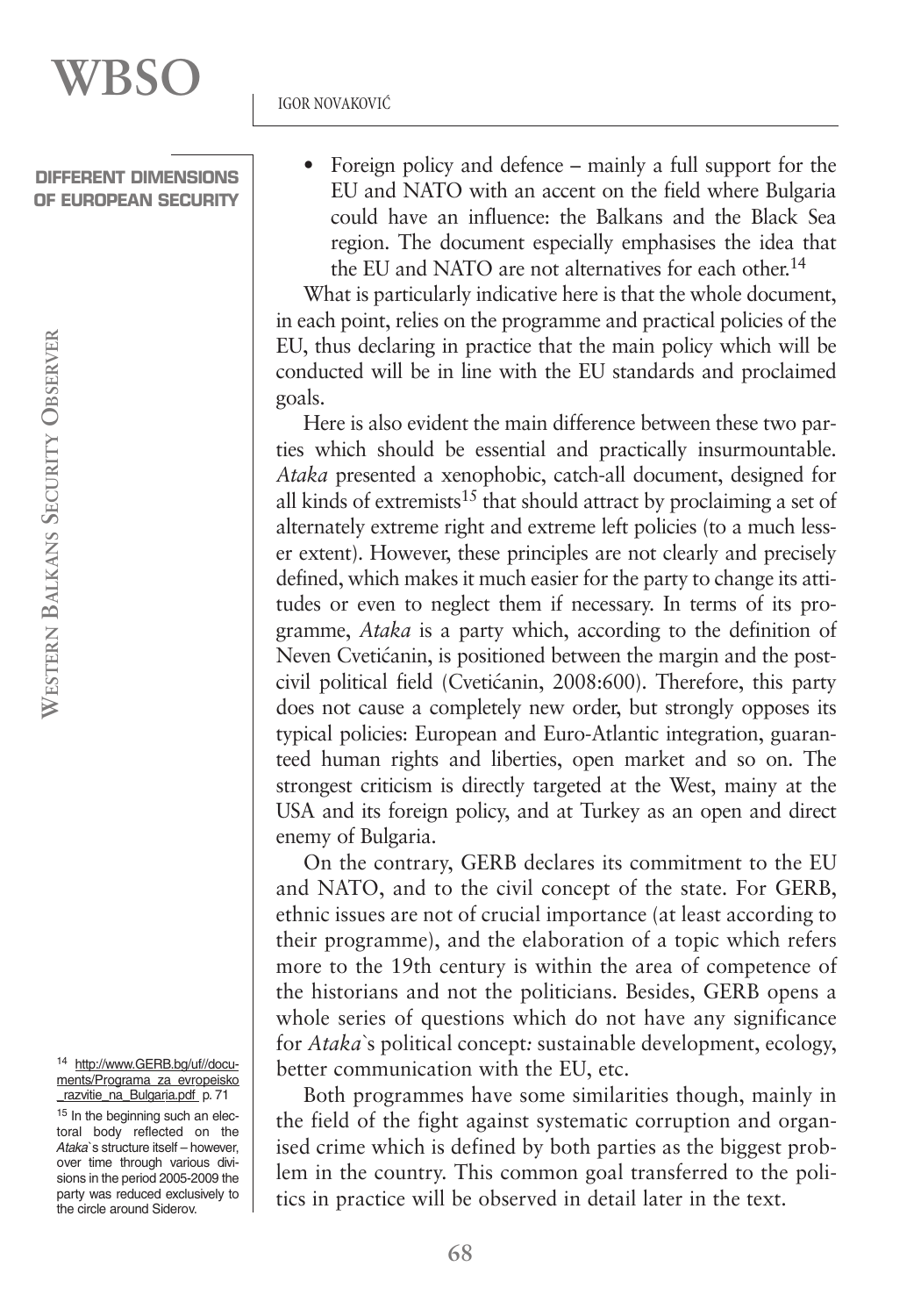# **What Unites and What Divides. Self-Identification at European Level**

From a practical point of view, there are many things that unite Boyko Borisov and Volen Siderov than we could conclude at first glance. First of all, they have both gathered their parties around their own charisma and access to the electronic media: the one through its own TV show<sup>16</sup>, and the other – on the basis of TV shootings of police actions in which he himself participated. Besides, both parties and both leaders are connected by a populist logic. The phenomenon of populism has been one of the features of the Bulgarian political scene since 2001 when the party/coalition of Simeon II Saxe-Coburg-Gotha won the parliamentary elections. The populist parties form their position mainly on the basis of the opposition "us" vs. "them" which stands in the foreground, where "us" stands for the whole (underprivileged) nation "represented" by the leader and the party, whilst "them" is usually understood as a "target" that can be embodied in some adversary (even enemy) leader, political elite, ethnic group, etc.<sup>17</sup> Another characteristic are the unreal promises about the results which will be achieved once they come to power. Simeon shifted his populist platform around the promises of a fast improvement after the 800 days of his government, and around the critics of the former "corrupted" Bulgarian government led by Ivan Kostov and the SDS.

Siderov and Borisov have similar approaches to politics but the contents with which they manipulate in public are different, that is, how they manage to mobilise the electorate of diverse background. The "enemy" is here as well: For GERB, these are, first of all, the corrupted political elites personalized by BSP, and problems with crime and corruption. In addition, a significant part of the GERB`s rhetoric was connected with the opposition to the BSP`s participation in the DPS in the government. This part of the GERB`s public discourse was formally without any allusions of ethnical hatred: what was emphasised was the role of DPS in corruption affairs mainly associated with the EU funds.<sup>18</sup> For *Ataka* and Siderov, the spectrum of potential enemies is always apparent – in this sense, efforts are focused in three directions: ethnical distance vis-ŕ-vis the Bulgarian Turks; fight against corruption and crime; and revision of the former period, respectively investigative procedure against the repre**DIFFERENT DIMENSIONS OF EUROPEAN SECURITY**

16 The TV programme Ataka on the SKAT cable television through which Siderov has reaches wide popularity. In these presentations he has formed the core of his future party's identity. This television was the main "spokesperson" and promoter of Ataka until the breakup with Siderov in November 2009. More at http://www.novinite.com/view\_ne ws.php?id=109830

17 More on the phenomenon of populism in E. Laclau, On Populist Reason, Verso, London, 2006

<sup>18</sup> Borisov about DPS and the role of its leader Ahmed Dogan : http://news.bpost.bg/story-read-14523.php; Borisov about the MRF and the Muslims in Bulgaria right after the elections: http://news.bpost.bg/story-read-14523.php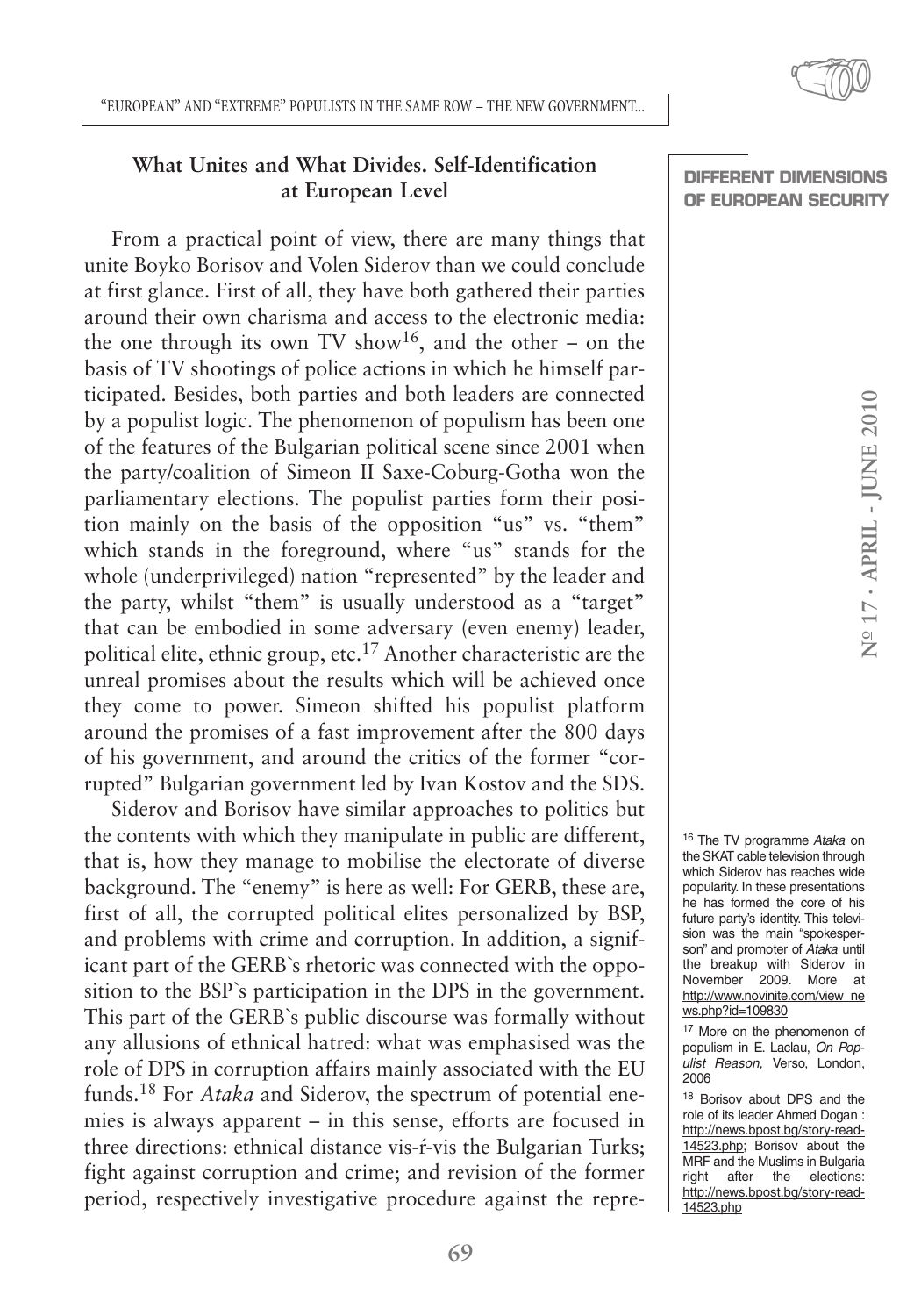sentative of the BSP. Other "enemies" were left aside for the time being.

So, in public discourse, Borisov and Siderov found the "lowest common denominator": fight against the DPS19, fight against corruption and crime, as well as bringing to trial the preceding governing political constellation. Putting the emphasis exclusively on these issues and at the same time by-passing and concealing the subjects where they have different views, set the ground on which the two parties could form an alliance.

GERB is a party member of the EPP and as such it supports policies which it jointly adopts with its sister-parties. It is a centre-right party, moderately conservative, that respects the civil compromise reached after WW2. Therefore, according to its self-identification at European level, it would be most natural for that party to form a coalition, as far as it can, with a sister party and to carry out coherent and ideologically close policies. By the way, Borisov and GERB made an actual alliance with an extreme right party, which is strongly opposing the majority of the policies that they represent. Moreover, this party had not only achieved an impact of its discourse on the domestic level, but in 2007 it influenced the European political scene as well. Then, the parliamentary group *Identity, Sovereignty, Tradition* was formed in the European parliament. It gathered the majority of the extremists in the European parliament: Le Pen's National Front (FN), the Austrian Freedom Party (FP?), the Flemish Interest party (VB) from Belgium, Greater Romania Party, Alessandra Mussolini's Social Alliance and others.

On the other hand, the alliance with Siderov is very desirable for other reasons. Firstly, *Ataka* is not a party that has been in office, hence GERB can freely bring to trial the former governing parties. Secondly, Ivan Kostov and the *Blue coalition* lost power in 2001 in an extremely humiliating way which would bring Borisov to the position of making a pact with losers. Thirdly, the representatives of the *Blue coalition* are politicians that are backed up with a concrete and coherent set of political objectives, and specific compromises which are demanded by the Borisov`s ruling system would be much harder to achieve. Fourthly, the electorates of the GERB and *Ataka* almost overlap as Siderov gathers extreme protest vote while Borisov mainly pleads for moderate right electorate. And finally, by signing the Memorandum, Siderov proved to be a pragmatic politician whose goal is first of all to reach power and not

<sup>19</sup> The prominent Bulgarian political analyst Ivan Krastev even considered that the essence of these elections was the elimination of DPS from the government as all the parties in opposition that had entered the parliament accepted this attitude.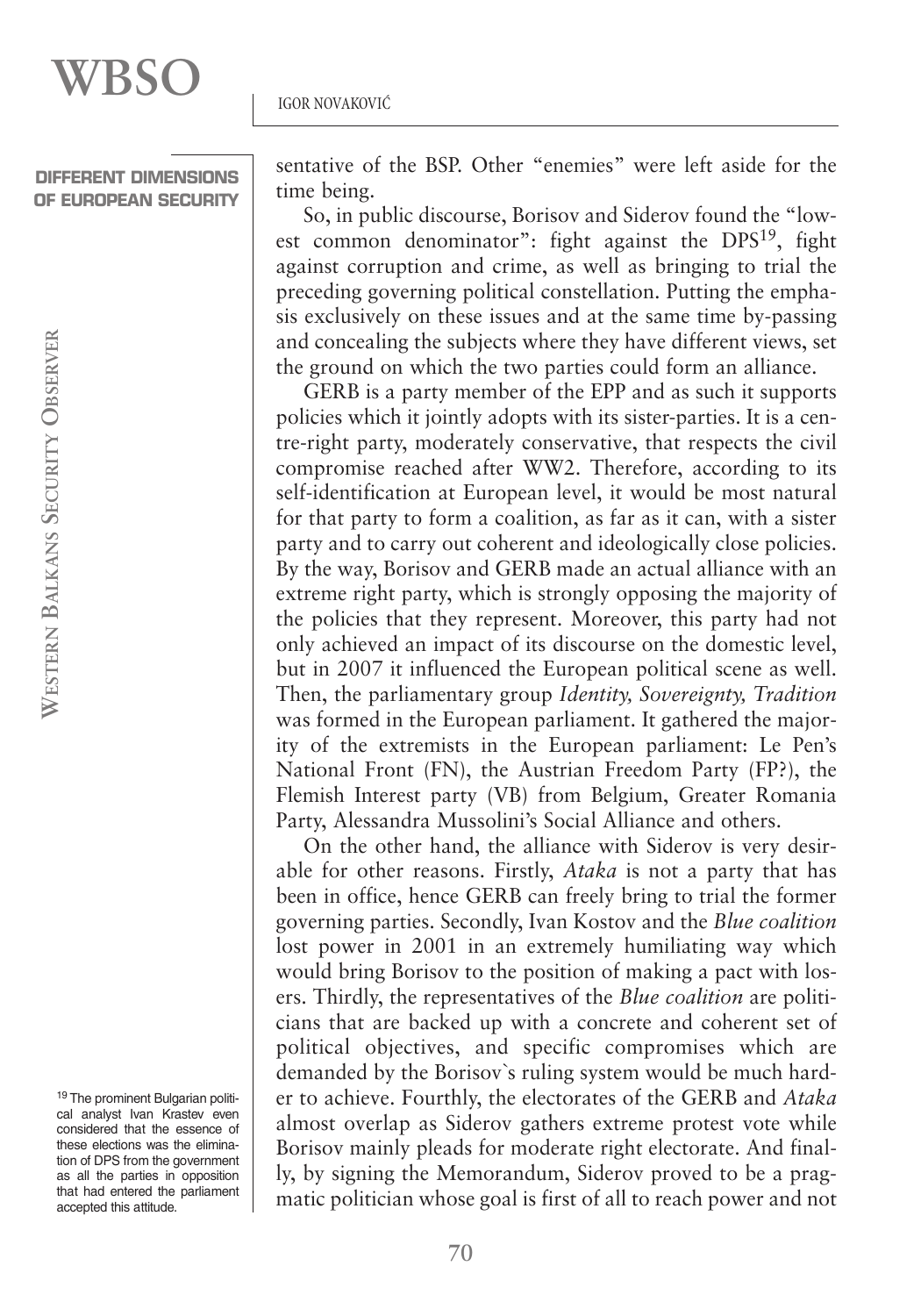to implement concrete policies. He has justified his unreserved support through the fight for the interests of Bulgaria, namely by eliminating the biggest "internal enemy" for the government: Ahmed Dogan and his party DPS. To what extent this transfer was painless is clearly illustrated by the fact that during the 2007 local elections in Sofia, *Ataka*`s main target was Borisov and his administration. In the next election *Ataka* did not have any problem to support GERB`s candidate for the mayor, Jordanka Fandukova, justifying its decision by the necessity to win convincingly against the socialist candidate.<sup>20</sup> And if we examine more attentively the Memorandum which GERB offered other parties about the post-election support for a minority government, we will see that by its signing *Ataka* actually agreed to the pro-European foreign policy, which is in conflict with its earlier aspirations.

The recent events revealed that there is a much higher degree of mutual consent between the partners, which goes beyond technical co-operation, that should reach the implementation of the above-mentioned objective. One of the principal initiatives of *Ataka* since its very foundation has been the removal of the short newscast in Turkish language which is broadcast on the National Television on working days as an unconstitutional right acquired thanks to the influence of Ahmed Dogan.<sup>21</sup> Absolutely surprisingly,22 Boyko Borisov endorsed this proposal and wanted a referendum on the issue to be held, which resulted in the reaction of the official Ankara and the European parliament.23

## **Common Practical Policies – Non-European for Europe**

The parliamentarian support which GERB gets from *Ataka* is extremely important for the implementation of the essential promise on the basis of which this party has received its mandate: tackling corruption and organised crime. And as *Ataka* very declaratively advocates a radical fight against crime, it was easy for Borisov to find support for introducing a series of restrictive procedures and laws which would empower the police and secret services, and make courts work more efficiently. The new Minister of the Interior in the Boyko Borisov`s cabinet, Tsvetan Tsvetanov, demonstrated decisiveness to launch

### **DIFFERENT DIMENSIONS OF EUROPEAN SECURITY**

<sup>20</sup> http://www.sofiaecho.com/ 2009/10/13/798858\_rightwingers-to-back-GERBs-fandukova-to-be-mayor-of-sofia

<sup>21</sup> According to Ataka the newscasts should be prohibited since the Constitution states that Bulgarian is the official language in the country, and that is why no foreign language should present in any public media. This news is broadcast once a day and has duration of 10 minutes.

22See the news from December 2009 about this initiative of Ataka http://www.sofiaecho.com/2009/1 0/16/800810\_is-siderovs-partybecoming-ataka-lite

<sup>23</sup> http://www.sofiaecho.com/ 2009/12/17/832018\_europeanparliament-to-debate-bulgariasproposed-referendum-on-turkish-newscasts

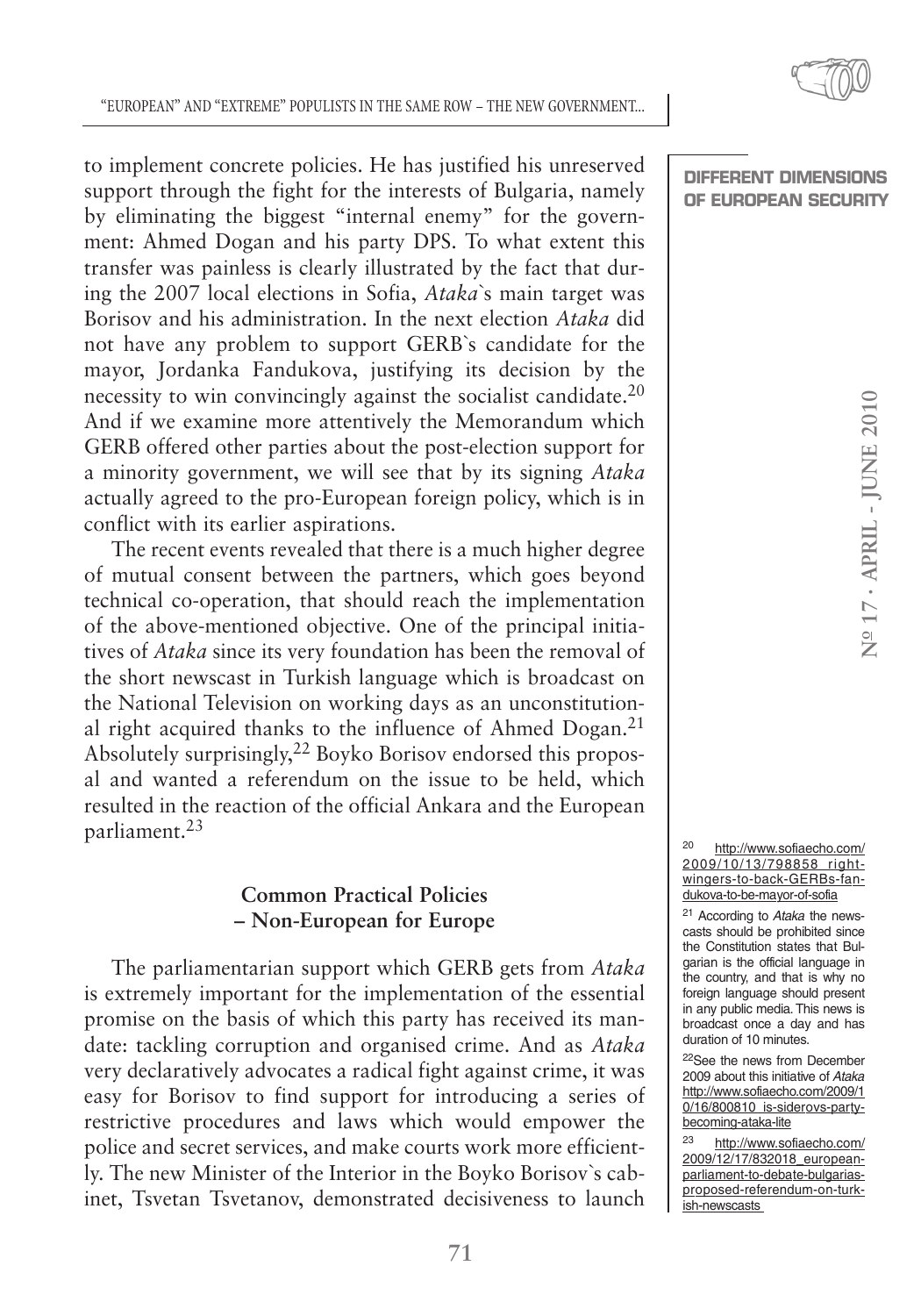WESTERN BALKANS SECURITY OBSERVER **OBSERVER SECURITY BALKANS WESTERN**

> <sup>24</sup> This statement was presented even before the government was formed: http://www.sofiaecho. com/2009/09/03/778855\_bulgaria-says-former-cabinet-ministersto-be-indicted-in-next-few-days

> <sup>25</sup> The only party that unreservedly supported GERB was Ataka http://www.sofiaec ho.com/ 2009/12/22/834248\_electroniccommunication-act-amendments-for-first-reading-in-parliament

> Martin Dimitrov, the President of SDS, said that instead of enjoying freedom and security, Bulgarians are forced to choose between the one or the other: http://www.sofiaecho.com/2009/12/22/834817\_ electronic-eavesdroppingamendments-passed-at-firstreading

> <sup>26</sup> http://www.sofiaecho.com/ 2010/01/26/848150\_GERB-proposals-on-electronic-eavesdropping-act

> <sup>27</sup> http://dnes.dir.bg/news.php?id =5887759

the reforms as soon as possible, having in mind mainly the frozen EU Structural Funds. Their mandate started with the announcements of dealing with corrupt politicians from the preceding governments.24 Therefore, the focus was put on the EU demands for a decrease in the corruption level, and the fight against organised crime. However, what turned out to be primary criticism was that the problem was not tackled from the standpoint of the creation of a systematic and democratic capacity for fighting corruption and crime, but was rather dealt with by means of using larger powers, which often leads to the violation of human rights and liberties. And here we face the final paradox of the present government: in its striving to promote a commitment to the pro-European principles, Borisov indirectly, every now and then, violates the fundamental tenets on which the EU itself is built.

The first important measure, which nonetheless caused worries among the public, was the amendment to the Electronic Communications Act. According to the proposal, the police would have unlimited access to information that is at disposal of the internet database and mobile telephone providers. After the pressure exerted by the opposition, mainly by the representatives of the *Blue coalition*25*,* and by the NGOs as well, in January 2010, the most controversial provisions were rejected, and more precise definitions of the conditions in which such drastic measures could be applied were suggested.<sup>26</sup>

Then, the reforms of the National Security Agency (DANS) started, in order to allow for smaller and mobile groups to gain more authorities. For the purpose of fighting organised crime and corruption at the high levels of the former cabinet, the police operations *Octopus* and *the Impudent* were launched and initially supported by the EU representatives.27 The results of these actions were the arrests of several people closely connected to the cabinet of Sergey Stanishev.

A reform of the judiciary itself is envisaged in accordance with the long-standing EU requirements. The problem lies in the fact that justice is too slow and inefficient and lawsuit procedures often end up with the majority of the accused being set free. The reform itself, which is carried out through the amendments to the Penal Procedure Code, contains three controversial items that were criticised by the opposition: the introduction of the institution of a "reserve lawyer" in cases when the lawyer of the accused is absent at the hearings without a seri-